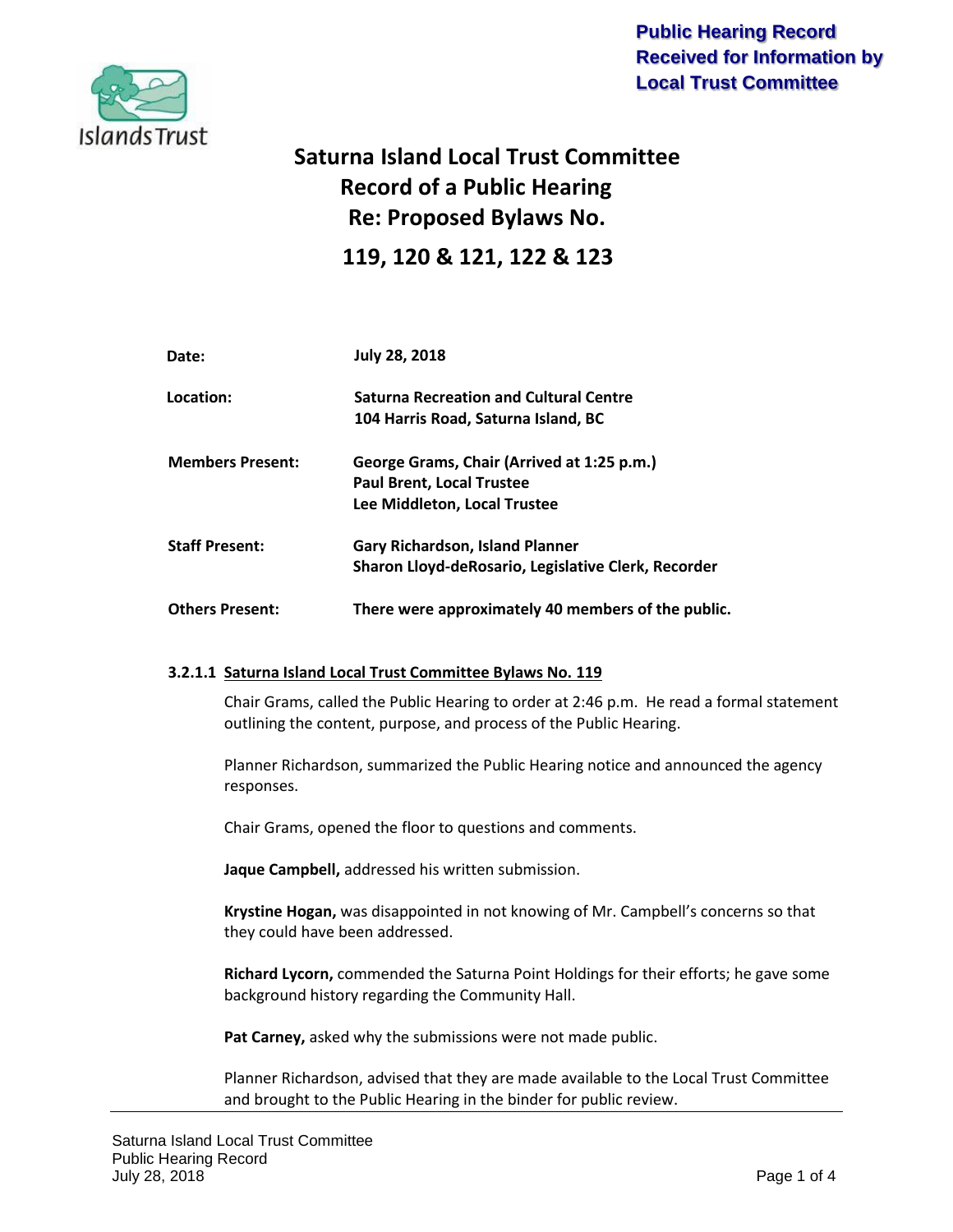**John Money,** spoke in favour of the bylaw.

**Jaque Campbell,** reiterated that he was pleased with Saturna Point Holdings' efforts and their willingness to move the top site early on in the process to work out encroachment issues.

**Krystine Hogan,** added that she had been in discussion for five years with the Community Hall.

Chair Grams, called three times for further comment from the floor and received no further response.

Chair Grams, concluded the Public Hearing and closed the meeting at 3:14 p.m.

#### **3.2.1.2 Saturna Island Local Trust Committee Bylaws No. 120 & 121**

Approximately thirty-five (35) members of the public were in attendance at the start of the hearing.

Chair Grams, called the Public Hearing to order at 3:15 p.m. He read out loud a formal statement outlining the content and process of the Public Hearing.

Planner Richardson, summarized the Public Hearing notice, the purpose of the bylaws and announced the agency responses.

Chair Grams, opened the floor to questions and comments.

**John Gaines,** spoke in favour of the density transfer.

**Priscilla Ewbanks,** spoke in favour of the density transfer.

**Richard Blagbourne,** spoke in favour.

**J. Morgan,** spoke in favour.

**John Money,** spoke in favour.

**J. McDonald,** spoke in favour.

**K. Guthrie,** spoke in support of the density transfer.

Chair Grams, called two times for further comments.

**Priscilla Ewbanks,** spoke in favour of the bylaws on behalf of a couple that were unable to attend the meeting.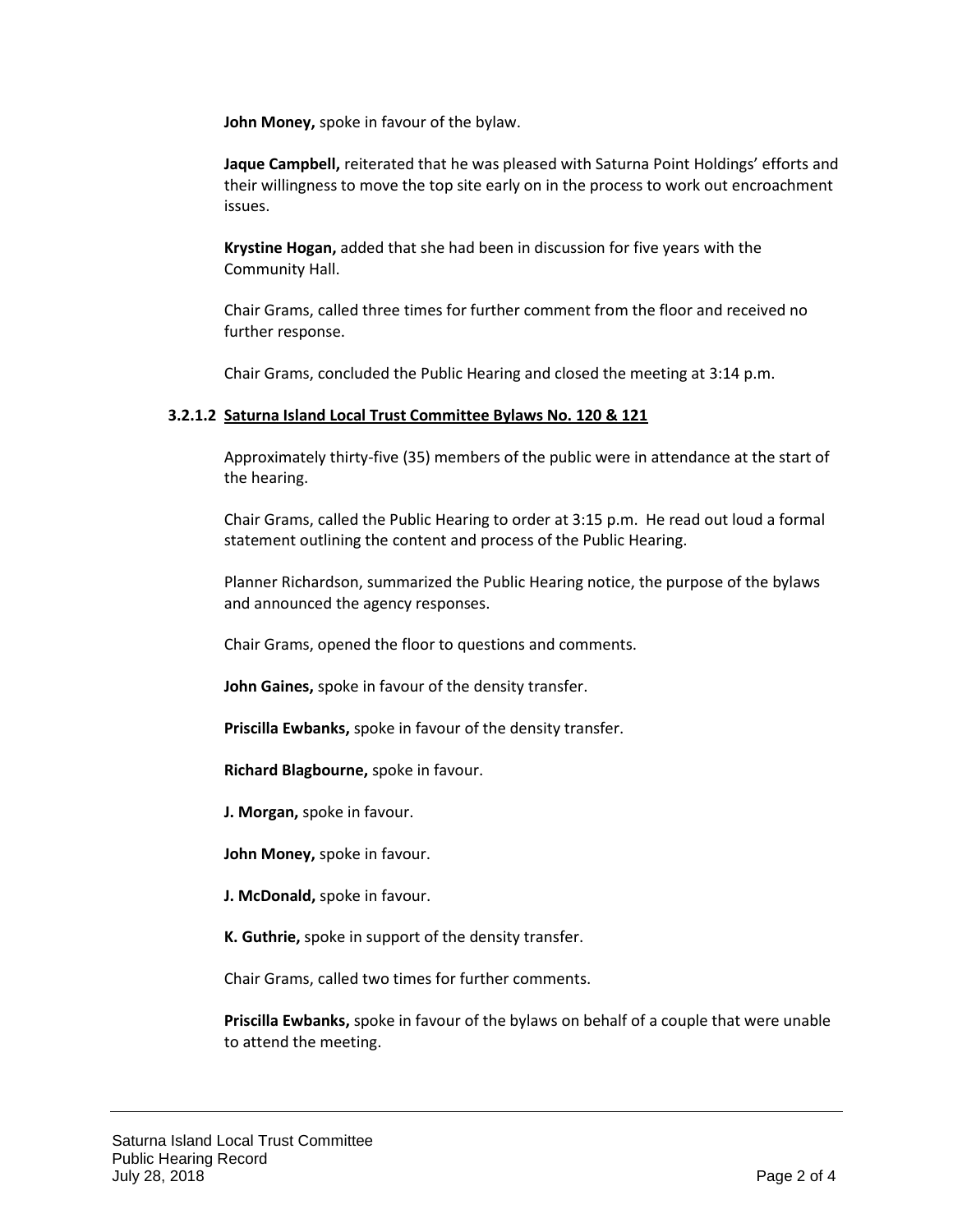Chair Grams, called a third and finale time for further submissions; hearing none, he closed the Public Hearing at 3:28 p.m.

#### **3.2.1.3 Saturna Island Local Trust Committee Bylaws No. 122 & 123**

Approximately thirty (30) members of the public were in attendance.

Chair Grams, called the Public Hearing to order at 3:29 p.m. He read aloud the opening statement outlining the content and process of the Public Hearing.

Planner Richardson, summarized the Public Hearing notice, the purpose of the bylaws and announced the agency responses.

Chair Grams, opened the floor to the public for comments.

**An owner,** of property on East Point Road, spoke in favour of the bylaws.

**K. Guthrie,** spoke in favour.

**J. Hudgenson,** spoke in favour adding that elder care is another issue with water issues.

**Jacques Land,** spoke in opposition of the bylaws, speaking to groundwater issues; she supports secondary suites, just not in all areas.

**R. Hall,** spoke in favour of bylaws.

**Krystine Hogan,** is in favour of housing for staff working in the pub.

**P. Dole, East Point Road,** spoke in favour of the bylaws

**John Money,** spoke in favour of the bylaws.

**Charles Rief,** spoke in favour.

**J. Morgan,** spoke in favour & supports bylaws in general

**Katie Dentry,** in support

**John Gaines,** spoke in favour of the bylaws

**Jacques Land,** spoke about how secondary suites contradicts the Official Community Plan (OCP).

A few more members of the public spoke in favour of the bylaws.

Chair Grams called three times for further comment from the floor and received no further response.